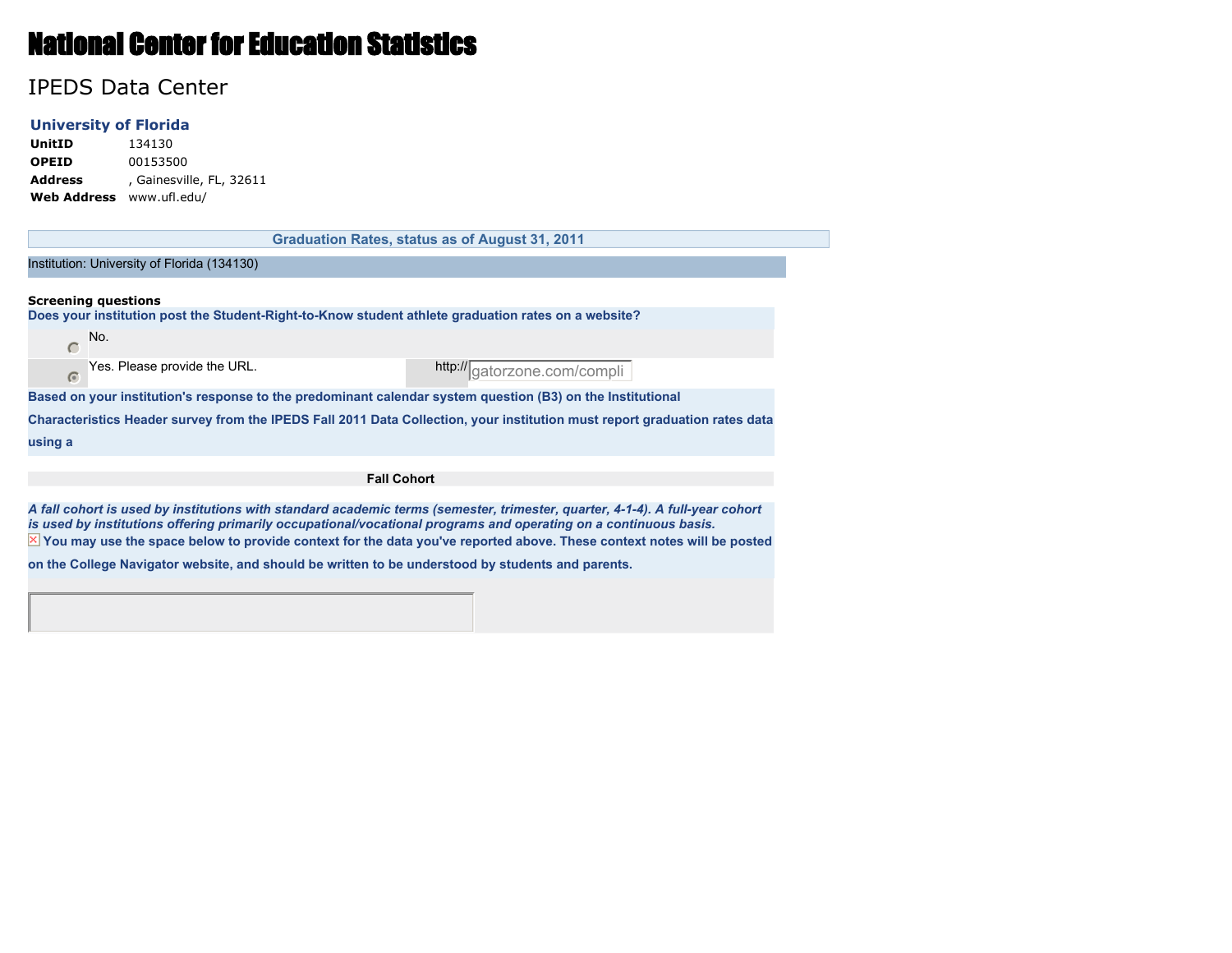#### **Section I - Graduation Rate - Establishing cohorts Establishing cohorts**

NOTE: Reporting using the new race categories is now mandatory. On this screen you will need to revise your 2005 cohort to the new race/ethnicity categories. For information and assistance with this, please visit AIR's Race/Ethnicity FAQ page. Screen 1 of 2 Cohort year 2005 Initial cohort Revised cohort

|                                                                     |       | ו ושט שטעוניונ |
|---------------------------------------------------------------------|-------|----------------|
| Men                                                                 |       | (01)           |
| <b>NEW categories:</b>                                              |       |                |
| Notes for NEW categories:                                           |       |                |
| . Report Hispanic/Latino individuals of any race as Hispanic/Latino |       |                |
| . Report race for non-Hispanic/Latino individuals only              |       |                |
| Hispanic/Latino                                                     |       |                |
|                                                                     |       | 419            |
| American Indian or Alaska Native                                    |       | 6              |
| Asian                                                               |       |                |
|                                                                     |       | 296            |
| <b>Black or African American</b>                                    |       |                |
|                                                                     |       | 245            |
| Native Hawaiian or Other Pacific Islander                           |       | l0             |
| White                                                               |       |                |
|                                                                     |       | 2,049          |
| Two or more races                                                   |       |                |
|                                                                     |       | 10             |
| OLD categories:                                                     |       |                |
| Black, non-Hispanic                                                 | 246   |                |
| American Indian/Alaska Native                                       | 6     |                |
| Asian/Pacific Islander                                              | 300   |                |
| Hispanic                                                            | 420   |                |
| White, non-Hispanic                                                 | 2,023 |                |
| Categories used in BOTH New and Old:                                |       |                |
| Nonresident alien                                                   | 16    | 17             |
|                                                                     |       |                |
| Race and ethnicity unknown                                          | 109   | 99             |
| <b>Total men</b>                                                    | 3,120 | 3,141          |
| Women                                                               |       |                |
| <b>NEW categories:</b>                                              |       |                |
| Notes for NEW categories:                                           |       |                |
| . Report Hispanic/Latino individuals of any race as Hispanic/Latino |       |                |
| . Report race for non-Hispanic/Latino individuals only              |       |                |
| Hispanic/Latino                                                     |       | 568            |
| American Indian or Alaska Native                                    |       |                |
|                                                                     |       | 18             |
| Asian                                                               |       | 319            |
| <b>Black or African American</b>                                    |       |                |
|                                                                     |       | 430            |
| Native Hawaiian or Other Pacific Islander                           |       |                |
|                                                                     |       | 0              |
| White                                                               |       |                |
|                                                                     |       | 2,628          |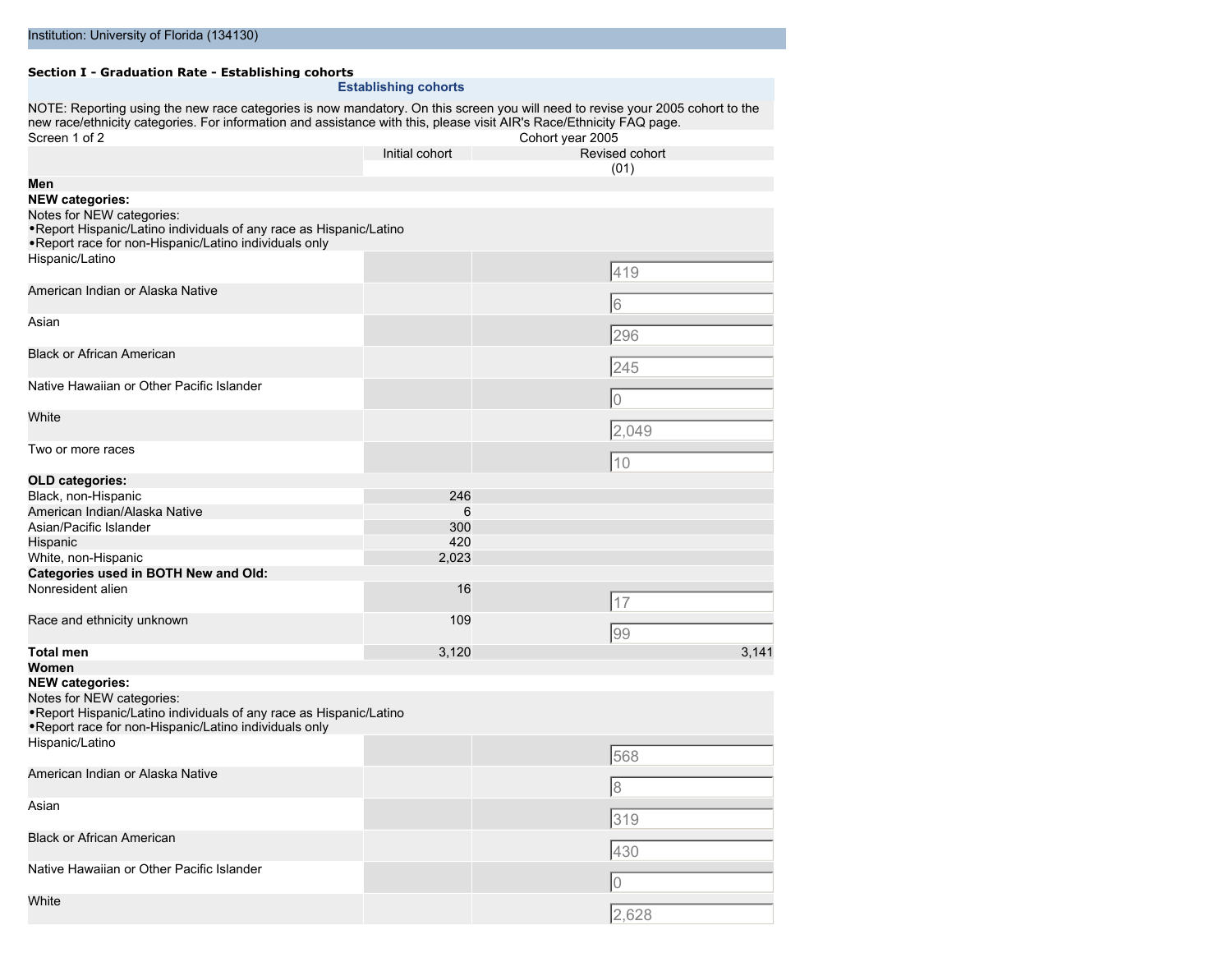| Two or more races                    |       | 19    |
|--------------------------------------|-------|-------|
| <b>OLD categories:</b>               |       |       |
| Black, non-Hispanic                  | 432   |       |
| American Indian/Alaska Native        | 10    |       |
| Asian/Pacific Islander               | 319   |       |
| Hispanic                             | 561   |       |
| White, non-Hispanic                  | 2,619 |       |
| Categories used in BOTH New and Old: |       |       |
| Nonresident alien                    | 6     | 18    |
| Race and ethnicity unknown           | 125   | 113   |
| <b>Total women</b>                   | 4,072 | 4,083 |
| Total men + women                    | 7.192 | 7.224 |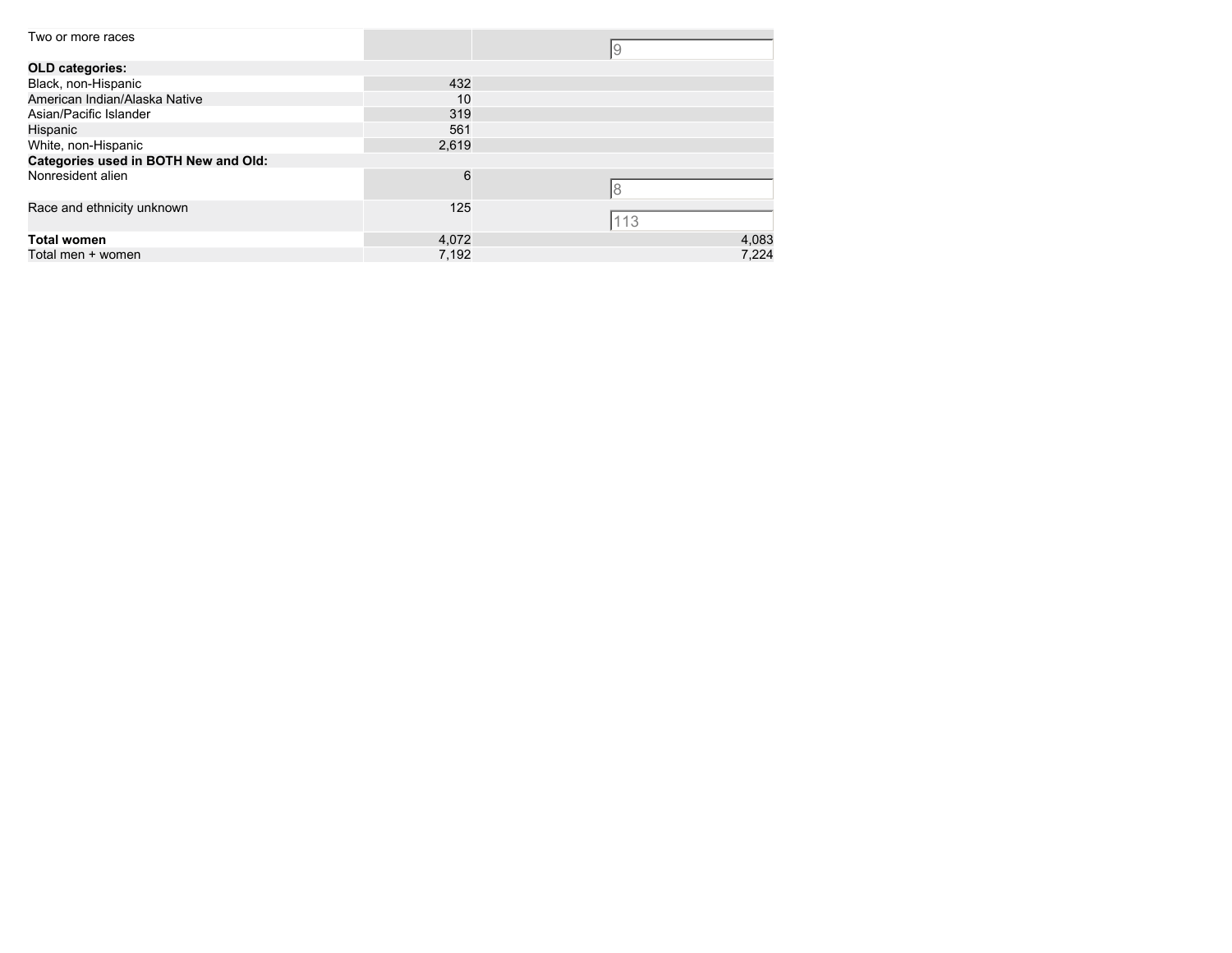#### Institution: University of Florida (134130)

**Section I - Graduation Rate - Establishing cohorts** •Incoming students that are seeking a bachelors degree should be reported in column 02. While column 3 will then be generated, it is meant to include any first-time, full-time entering students who are seeking an associates degree or undergraduate certificates.

•If you have no changes to the preloaded data on this screen, you must click the "Save and Next" button to generate screens to report completers and transfers.

| <b>Establishing cohorts</b>                          |                                                                   |                                                      |                                                                                                               |  |  |  |  |  |
|------------------------------------------------------|-------------------------------------------------------------------|------------------------------------------------------|---------------------------------------------------------------------------------------------------------------|--|--|--|--|--|
|                                                      | Report Hispanic/Latino individuals of any race as Hispanic/Latino |                                                      |                                                                                                               |  |  |  |  |  |
| Report race for non-Hispanic/Latino individuals only |                                                                   |                                                      |                                                                                                               |  |  |  |  |  |
| Screen 2 of 2                                        |                                                                   |                                                      | Cohort year 2005                                                                                              |  |  |  |  |  |
|                                                      | Cohort                                                            | Bachelor's or equivalent<br>degree-seeking subcohort | Other degree-seeking<br>subcohort<br>(Revised cohort - Bachelor's or equivalent degree<br>-seeking subcohort) |  |  |  |  |  |
|                                                      | (01)                                                              | (02)                                                 | (03)                                                                                                          |  |  |  |  |  |
| Men<br>Nonresident alien                             | 17                                                                |                                                      | 0                                                                                                             |  |  |  |  |  |
|                                                      |                                                                   | 17                                                   |                                                                                                               |  |  |  |  |  |
| Hispanic/Latino                                      | 419                                                               | 419                                                  | $\mathbf 0$                                                                                                   |  |  |  |  |  |
| American Indian or Alaska Native                     | 6                                                                 | 6                                                    | 0                                                                                                             |  |  |  |  |  |
| Asian                                                | 296                                                               | 296                                                  | $\mathbf 0$                                                                                                   |  |  |  |  |  |
| <b>Black or African American</b>                     | 245                                                               | 245                                                  | 0                                                                                                             |  |  |  |  |  |
| Native Hawaiian or Other Pacific<br>Islander         | $\mathbf 0$                                                       | $\overline{0}$                                       | $\mathbf 0$                                                                                                   |  |  |  |  |  |
| White                                                | 2,049                                                             | 2,049                                                | 0                                                                                                             |  |  |  |  |  |
| Two or more races                                    | 10                                                                | 10                                                   | $\mathbf 0$                                                                                                   |  |  |  |  |  |
| Race and ethnicity unknown                           | 99                                                                | 99                                                   | 0                                                                                                             |  |  |  |  |  |
| <b>Total men</b>                                     | 3,141                                                             | 3,141                                                | $\mathbf 0$                                                                                                   |  |  |  |  |  |
| Women<br>Nonresident alien                           | 8                                                                 | $\rm 8$                                              | $\mathbf 0$                                                                                                   |  |  |  |  |  |
| Hispanic/Latino                                      | 568                                                               | 568                                                  | 0                                                                                                             |  |  |  |  |  |
| American Indian or Alaska Native                     | 8                                                                 | $\delta$                                             | $\mathbf 0$                                                                                                   |  |  |  |  |  |
| Asian                                                | 319                                                               | 319                                                  | 0                                                                                                             |  |  |  |  |  |
| <b>Black or African American</b>                     | 430                                                               | 430                                                  | 0                                                                                                             |  |  |  |  |  |
| Native Hawaiian or Other Pacific<br>Islander         | $\mathbf 0$                                                       | $\overline{0}$                                       | $\mathbf 0$                                                                                                   |  |  |  |  |  |
| White                                                | 2,628                                                             | 2,628                                                | $\mathbf 0$                                                                                                   |  |  |  |  |  |
| Two or more races                                    | 9                                                                 | $\overline{9}$                                       | $\mathbf 0$                                                                                                   |  |  |  |  |  |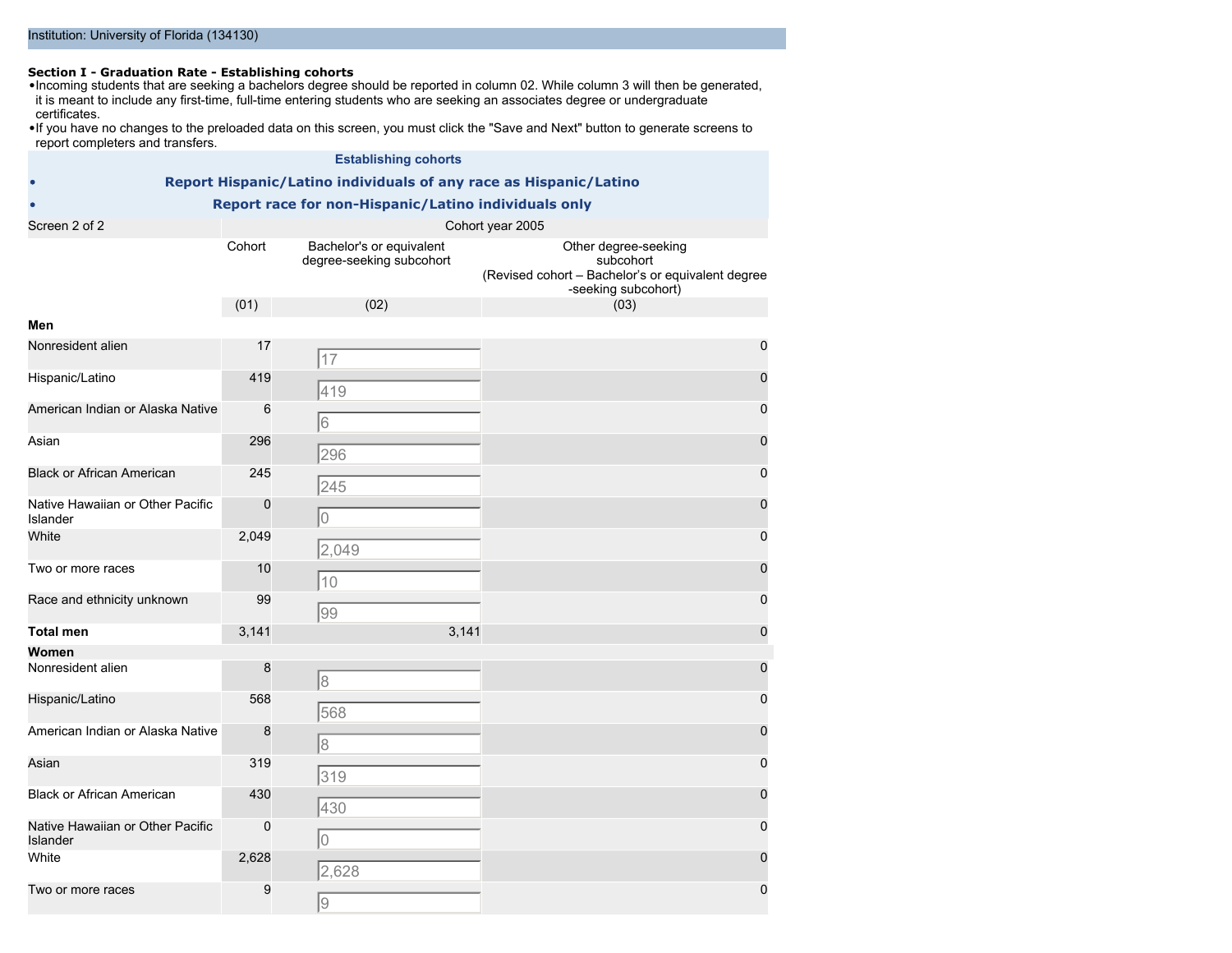| Race and ethnicity unknown | 113   | $440$ |  |
|----------------------------|-------|-------|--|
| Total women                | 4.083 | 4,083 |  |
| Total men + women          | 7,224 | 7,224 |  |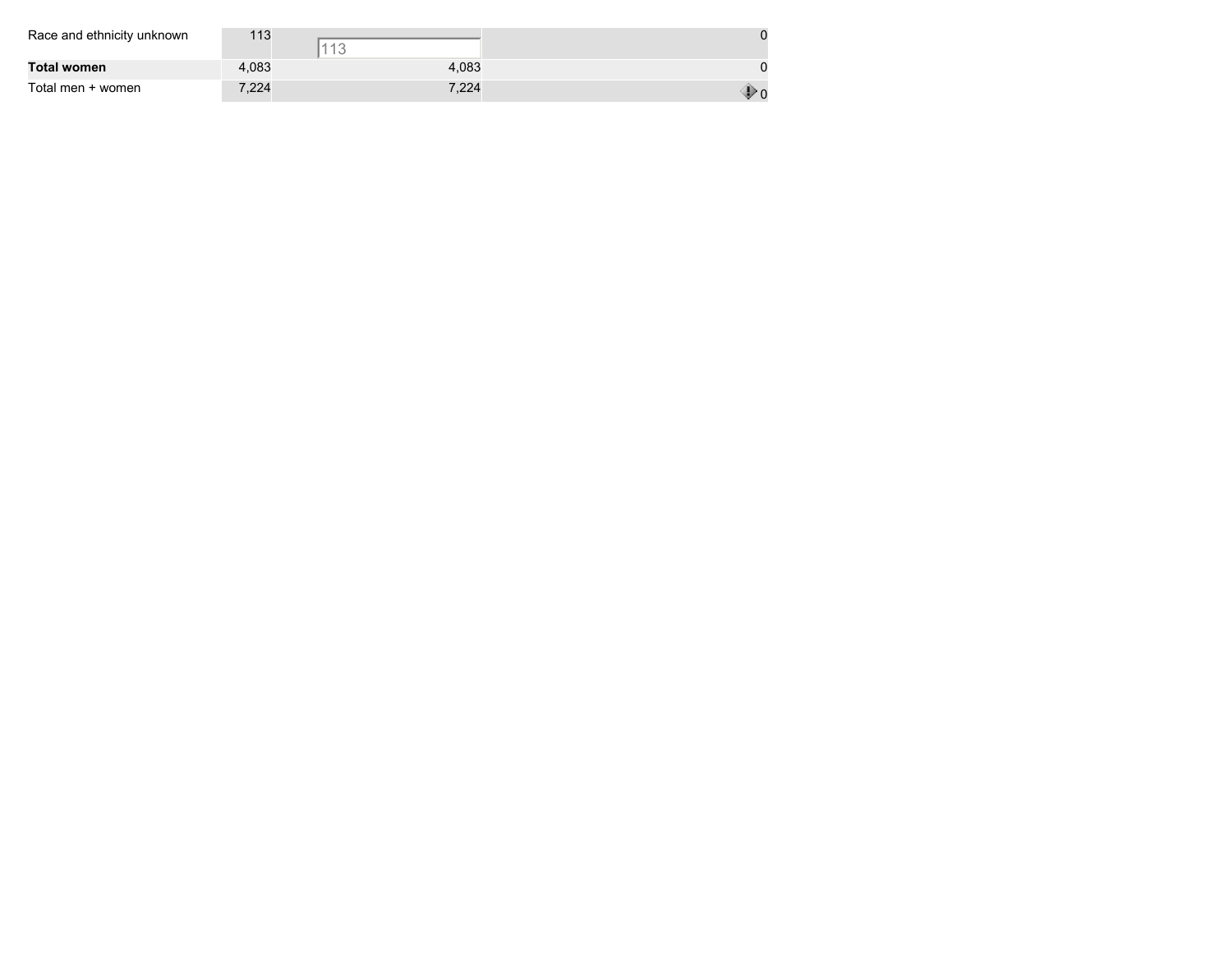#### **Section II - Graduation Rate - Completers within 150%**

•In the columns below, report the status of the Bachelor's degree-seeking students reported in the subcohort in Col 10.

•Those undergraduate students who attained OTHER THAN A BACHELOR'S DEGREE within 150% of normal time as of August 31, 2011 should be reported in either Col 11 or 12, depending on the length of the program.

•Those who attained a bachelor's degree or equivalent within 150% or normal time should be reported in Col 18.

**Subcohort of full-time, first-time students seeking a bachelor's or equivalent degree**

#### •**Report Hispanic/Latino individuals of any race as Hispanic/Latino**

#### •**Report race for non-Hispanic/Latino individuals only**

| Screen 1 of 4                                                    | Cohort year 2005            |                                                                                                          |                                            |                                                   |                |  |
|------------------------------------------------------------------|-----------------------------|----------------------------------------------------------------------------------------------------------|--------------------------------------------|---------------------------------------------------|----------------|--|
|                                                                  | Bachelor's or<br>equivalent | Subcohort students who completed their program within 150% of normal time to<br>completion<br>completers |                                            |                                                   |                |  |
|                                                                  | subcohort                   | degree-seeking Completers of programs of<br>$<$ 2-yrs                                                    | Completers of programs of<br>$2 < 4 - yrs$ | Completers of bachelor's or<br>equivalent degrees | within<br>150% |  |
|                                                                  | (10)                        | (11)                                                                                                     | (12)                                       | (18)                                              | (29)           |  |
| Men                                                              |                             |                                                                                                          |                                            |                                                   |                |  |
| Nonresident<br>alien                                             | 17                          |                                                                                                          |                                            | 11                                                | 11             |  |
| Hispanic/Latino                                                  | 419                         |                                                                                                          |                                            | 339                                               | 339            |  |
| American<br>Indian or<br>Alaska Native                           | 6                           |                                                                                                          |                                            | 5                                                 | 5              |  |
| Asian                                                            | 296                         |                                                                                                          |                                            | 239                                               | 239            |  |
| Black or<br>African<br>American                                  | 245                         |                                                                                                          |                                            | 171                                               | 171            |  |
| <b>Native</b><br>Hawaiian or<br><b>Other Pacific</b><br>Islander | 0                           |                                                                                                          |                                            | 10                                                | $\Omega$       |  |
| White                                                            | 2,049                       |                                                                                                          |                                            | 1,695                                             | 1,695          |  |
| Two or more<br>races                                             | 10                          |                                                                                                          |                                            | 10                                                | 10             |  |
| Race and<br>ethnicity<br>unknown                                 | 99                          |                                                                                                          |                                            | 77                                                | 77             |  |
| <b>Total men</b>                                                 | 3,141                       |                                                                                                          |                                            | 2,547                                             | 2,547          |  |
| Women                                                            |                             |                                                                                                          |                                            |                                                   |                |  |
| Nonresident<br>alien                                             | 8                           |                                                                                                          |                                            | 5                                                 | 5              |  |
| Hispanic/Latino                                                  | 568                         |                                                                                                          |                                            | 481                                               | 481            |  |
| American<br>Indian or<br>Alaska Native                           | 8                           |                                                                                                          |                                            | 8                                                 | 8              |  |
| Asian                                                            | 319                         |                                                                                                          |                                            | 270                                               | 270            |  |
| <b>Black or</b><br>African<br>American                           | 430                         |                                                                                                          |                                            | 346                                               | 346            |  |
|                                                                  | $\mathbf 0$                 |                                                                                                          |                                            | 10                                                | $\mathbf 0$    |  |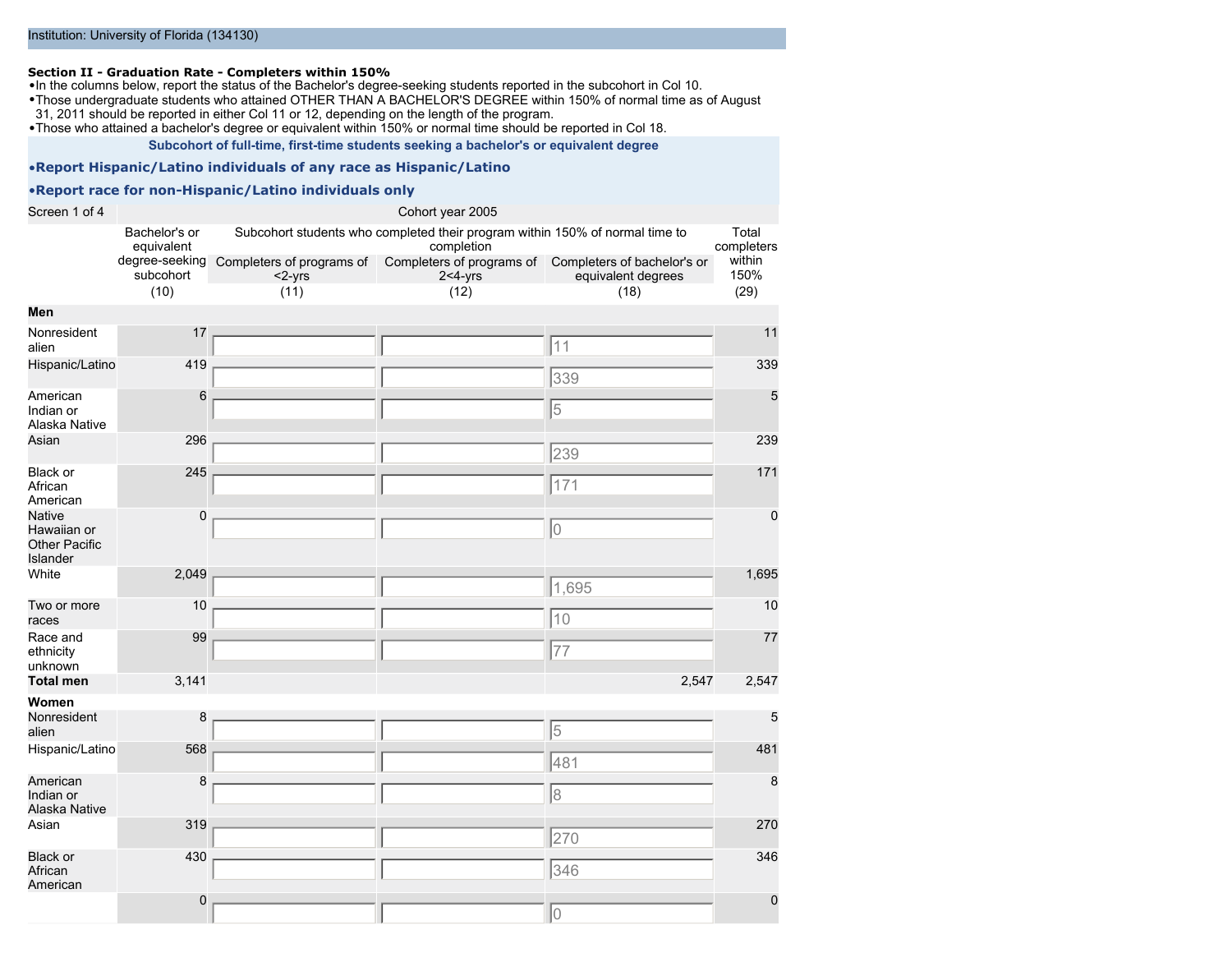| Native<br>Hawaiian or<br>Other Pacific<br>Islander |       |  |       |       |
|----------------------------------------------------|-------|--|-------|-------|
| White                                              | 2,628 |  | 2,278 | 2,278 |
| Two or more<br>races                               | 9     |  | 19    | 9     |
| Race and<br>ethnicity<br>unknown                   | 113   |  | 96    | 96    |
| <b>Total women</b>                                 | 4,083 |  | 3,493 | 3,493 |
| Total men +<br>women                               | 7,224 |  | 6,040 | 6,040 |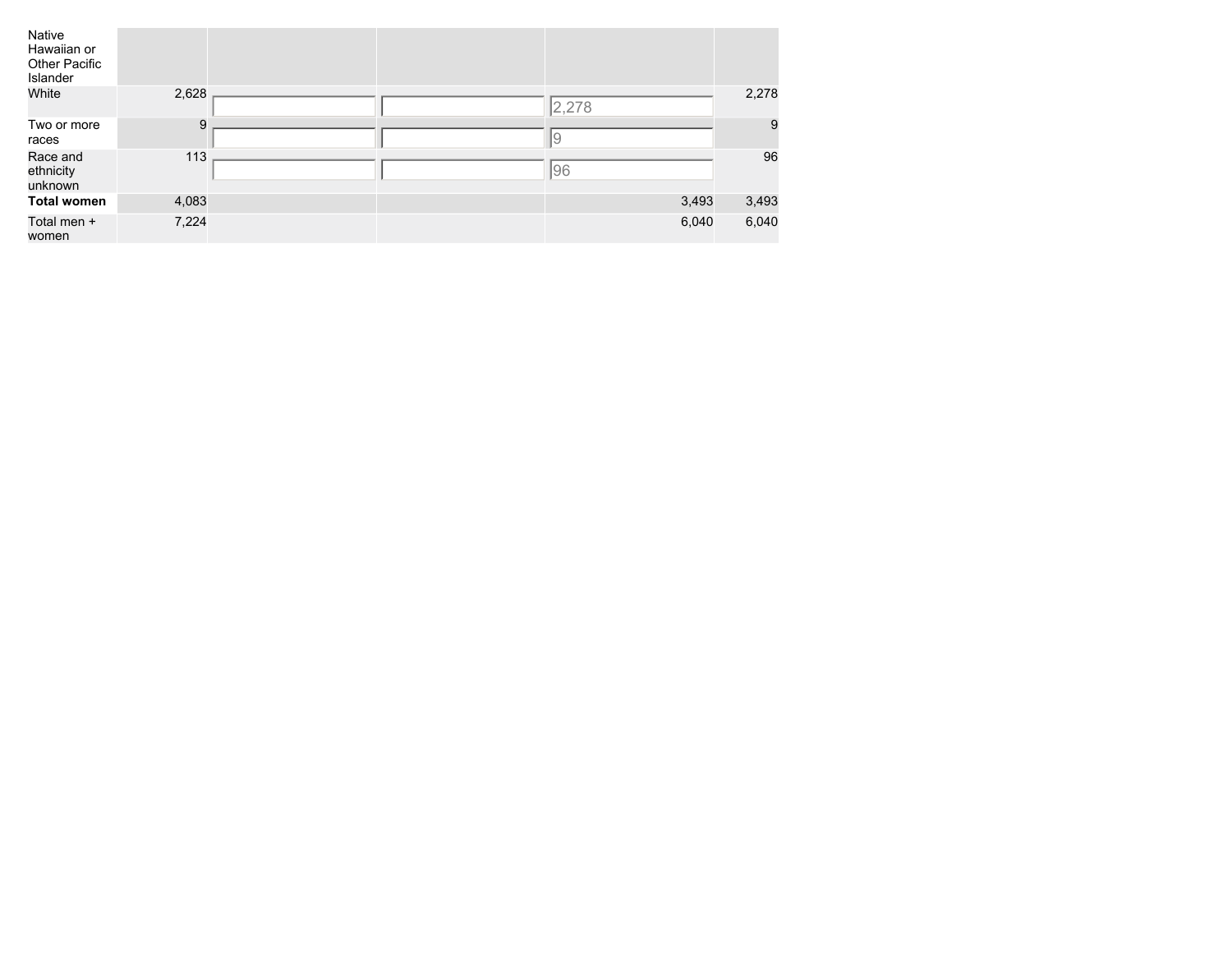#### **Section II - Graduation Rate - Bachelor's completers by length of time to degree**

•The students who attained a bachelor's degree or equivalent as reported on the previous page are listed in Col 18. For the other columns below, report these completers according to how long it took them to complete the program.

**Subcohort of full-time, first-time students seeking a bachelor's or equivalent degree**

#### •**Report Hispanic/Latino individuals of any race as Hispanic/Latino**

#### •**Report race for non-Hispanic/Latino individuals only**

Screen 2 of 4 Cohort year 2005 Bachelor's or equivalent degreeseeking subcohort Completed bachelor's degree or equivalent within 150% Subcohort students who attained a bachelor's degree or equivalent Completed the program in 4 yrs or less Completed the program in 5 yrs Completed the program in 6 yrs (10) (18) (19) (20) (21) **Men** Nonresident alien 17 11 1 Hispanic/Latino 419 339 24 American Indian or Alaska Native 6 5 1 Asian 296 239 22 Black or African American 245 171 19 Native Hawaiian or Other Pacific Islander 0 0 0 White 2,049 1,695 <u>- 2,049 1,695 - 2,049 1,695 1,695 1,695 1,695 1,695 1,695 1,695 1,695 1,695 1,695 1,695 1,6</u> Two or more races  $10 \t 10$   $7$   $2$ Race and ethnicity unknown 99 77 9 **Total men** 3,141 2,547 1,533 853 161 **Women** Nonresident alien  $\begin{array}{c|c} 8 & 5 & \boxed{2} & \boxed{3} & \boxed{3} \end{array}$ Hispanic/Latino 568 481 358 481 358 107 American Indian or Alaska Native 8 8 0 Asian 319 270 12 Black or African American 430 346 16 Native Hawaiian or Other Pacific Islander 0 0 0 White 2,628 2,278 46 Two or more races  $9 \t 9 \t 9$  1 8 2 182 | 133 3 1 156 61 82 70 0 0 0 1,043 568 7 2 52 | 16 2 3 358 || 107 7 1 198 60 255 75 0 0 0 1,803 429

 $5$  3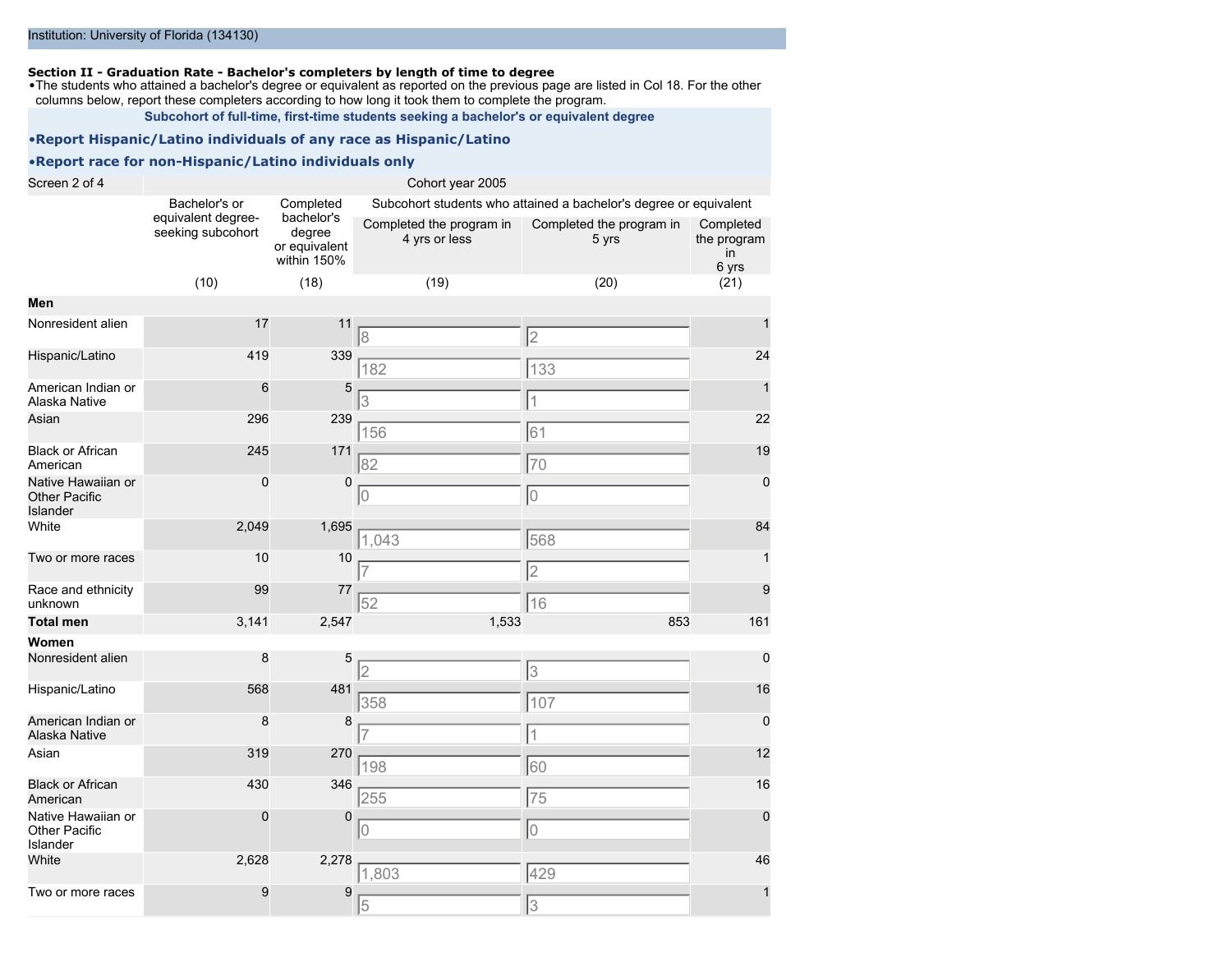| Race and ethnicity<br>unknown | 113   | 96    |       | ∼     |     |
|-------------------------------|-------|-------|-------|-------|-----|
| <b>Total women</b>            | 4.083 | 3.493 | 2,697 | 702   | 94  |
| Total men + women             | 7.224 | 6.040 | 4.230 | '.555 | 255 |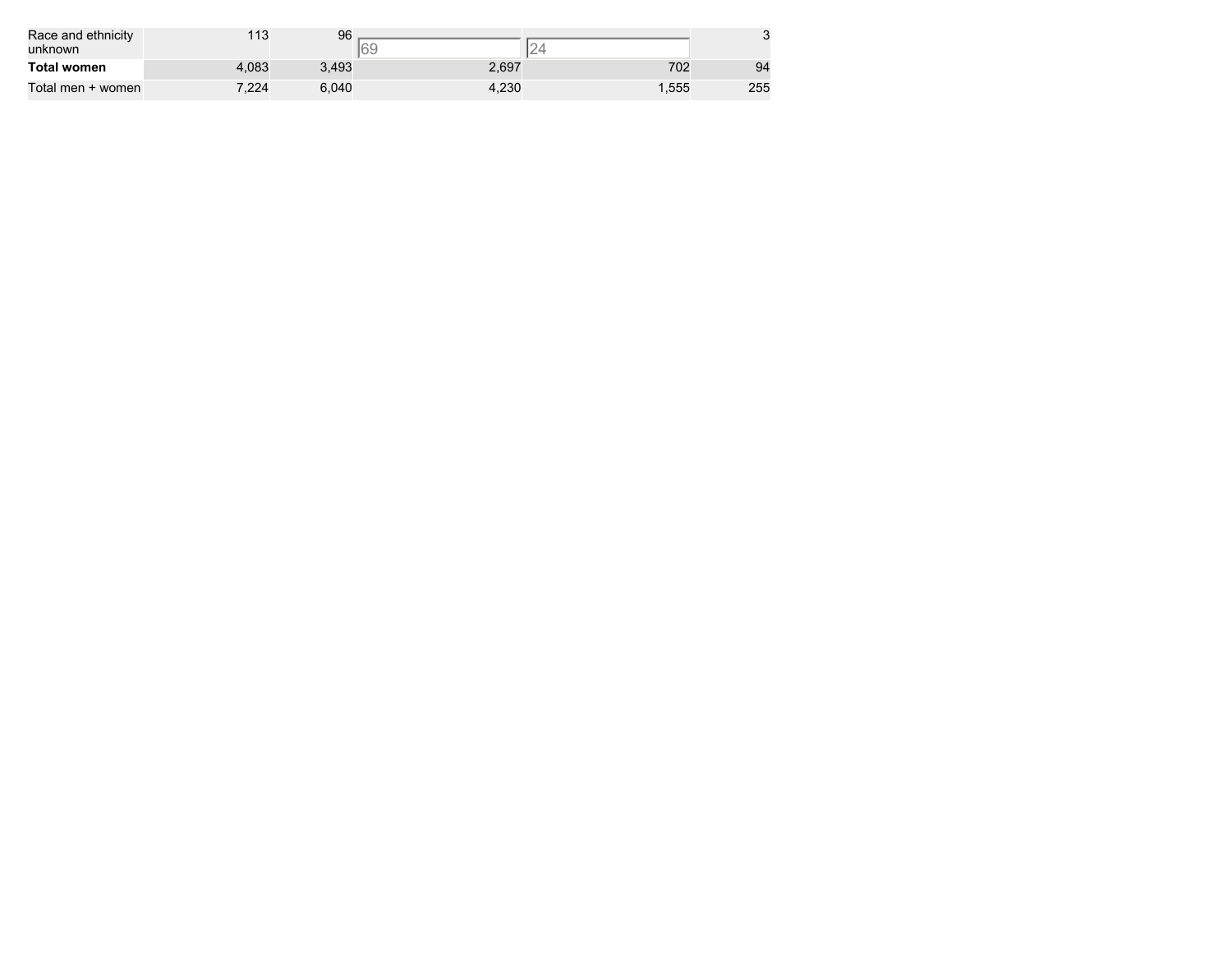#### **Section II - Graduation Rate - Transfers/exclusions**

•In the columns below, report the status of the BACHELOR'S DEGREE-SEEKING STUDENTS reported in the subcohort in Col 10, who did not complete a program as of August 31, 2011.

•Report transfers-out who did not complete a program in Col 30. If the mission of your institution includes providing substantial preparation for students to enroll in another eligible institution WITHOUT having completed their programs, you must report transfer-out data in column 30. A school is required to report only on those students that the school knows have transferred to another school. A school must document that the student actually transferred. If it is not part of your mission, you may report transfer-out data if you wish.

•Report exclusions from the cohort in Col 45. The ONLY allowable categories for this column are:

students who died or became permanently disabled

students who left school to serve in the armed forces (or have been called up to active duty)

students who left school to serve with a foreign aid service of the Federal Government

students who left school to serve on an official church mission

•Col 52 [No longer enrolled] will be calculated for you. This includes students who have dropped out or who completed in greater than 150% of normal time.

•If you do not have any values to enter in either columns 30, 45, or 51, you must enter at least one zero in a field on this screen **Subcohort of full-time, first-time students seeking a bachelor's or equivalent degree**

#### •**Report Hispanic/Latino individuals of any race as Hispanic/Latino**

#### •**Report race for non-Hispanic/Latino individuals only**

| Screen 3 of 4                                                    | Cohort year 2005                                           |                                       |                             |                         |                |                          |
|------------------------------------------------------------------|------------------------------------------------------------|---------------------------------------|-----------------------------|-------------------------|----------------|--------------------------|
|                                                                  | Bachelor's or<br>equivalent<br>degree-seeking<br>subcohort | Total<br>completers<br>within<br>150% | Total transfer-out students | <b>Total exclusions</b> | Still enrolled | No<br>longer<br>enrolled |
|                                                                  | (10)                                                       | (29)                                  | (30)                        | (45)                    | (51)           | (52)                     |
| Men                                                              |                                                            |                                       |                             |                         |                |                          |
| Nonresident<br>alien                                             | 17                                                         | 11                                    | lO                          | 10                      | lo             | 6                        |
| Hispanic/Latino                                                  | 419                                                        | 339                                   | 20                          | $\mathbf 0$             | 6              | 54                       |
| American<br>Indian or<br>Alaska Native                           | 6                                                          | 5                                     | 10                          | $\overline{0}$          | 10             | $\mathbf{1}$             |
| Asian                                                            | 296                                                        | 239                                   | 14                          | 0                       | 10             | 33                       |
| Black or<br>African<br>American                                  | 245                                                        | 171                                   | 10                          | 1                       | 8              | 55                       |
| <b>Native</b><br>Hawaiian or<br><b>Other Pacific</b><br>Islander | $\mathbf 0$                                                | $\pmb{0}$                             | 10                          | 0                       | 10             | $\mathbf 0$              |
| White                                                            | 2,049                                                      | 1,695                                 | 81                          | 3                       | 41             | 229                      |
| Two or more<br>races                                             | 10                                                         | 10                                    |                             | $\overline{0}$          | 10             | $\mathbf 0$              |
| Race and<br>ethnicity<br>unknown                                 | 99                                                         | 77                                    | 2                           | 0                       | 3              | 17                       |
| <b>Total men</b>                                                 | 3,141                                                      | 2,547                                 | 127                         | 4                       | 68             | 395                      |
| Women<br>Nonresident<br>alien                                    | 8                                                          | 5                                     | 10                          | 0                       | 10             | 3                        |
| Hispanic/Latino                                                  | 568                                                        | 481                                   |                             |                         |                | 47                       |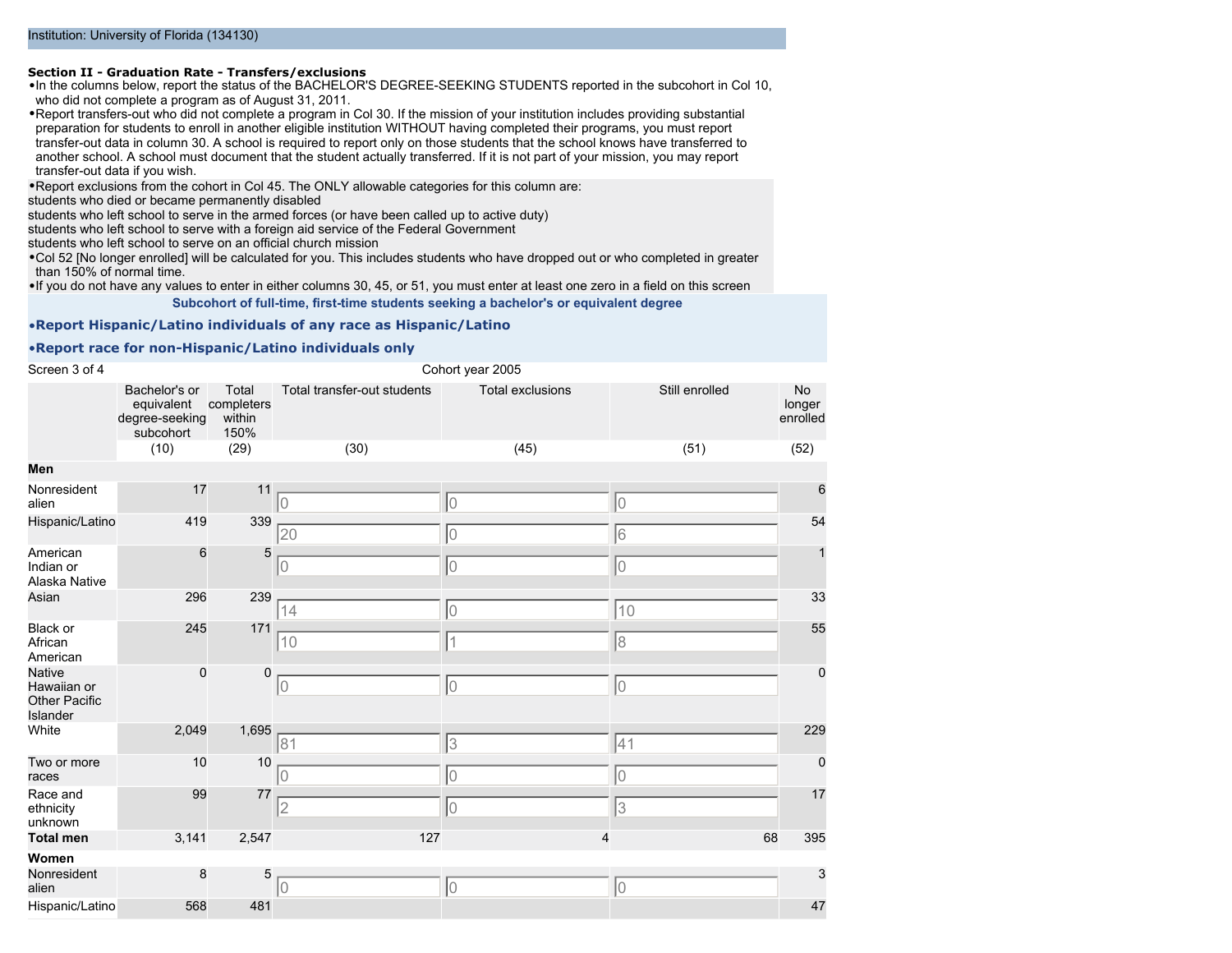|                                                           |             |             | 33  | 10             | ⇁   |             |
|-----------------------------------------------------------|-------------|-------------|-----|----------------|-----|-------------|
| American<br>Indian or<br>Alaska Native                    | $\bf8$      | 8           | 10  | 0              | 0   | $\pmb{0}$   |
| Asian                                                     | 319         | 270         | 10  |                | 9   | 29          |
| <b>Black or</b><br>African<br>American                    | 430         | 346         | 17  |                | 5   | 61          |
| Native<br>Hawaiian or<br><b>Other Pacific</b><br>Islander | $\mathbf 0$ | $\mathbf 0$ | 10  | 10             | 10  | $\pmb{0}$   |
| White                                                     | 2,628       | 2,278       | 96  |                | 32  | 221         |
| Two or more<br>races                                      | 9           | 9           |     | $\Omega$       | 0   | $\mathbf 0$ |
| Race and<br>ethnicity<br>unknown                          | 113         | 96          | 13  | 10             |     | 13          |
| <b>Total women</b>                                        | 4,083       | 3,493       | 159 | 3              | 54  | 374         |
| Total men +<br>women                                      | 7,224       | 6,040       | 286 | $\overline{7}$ | 122 | 769         |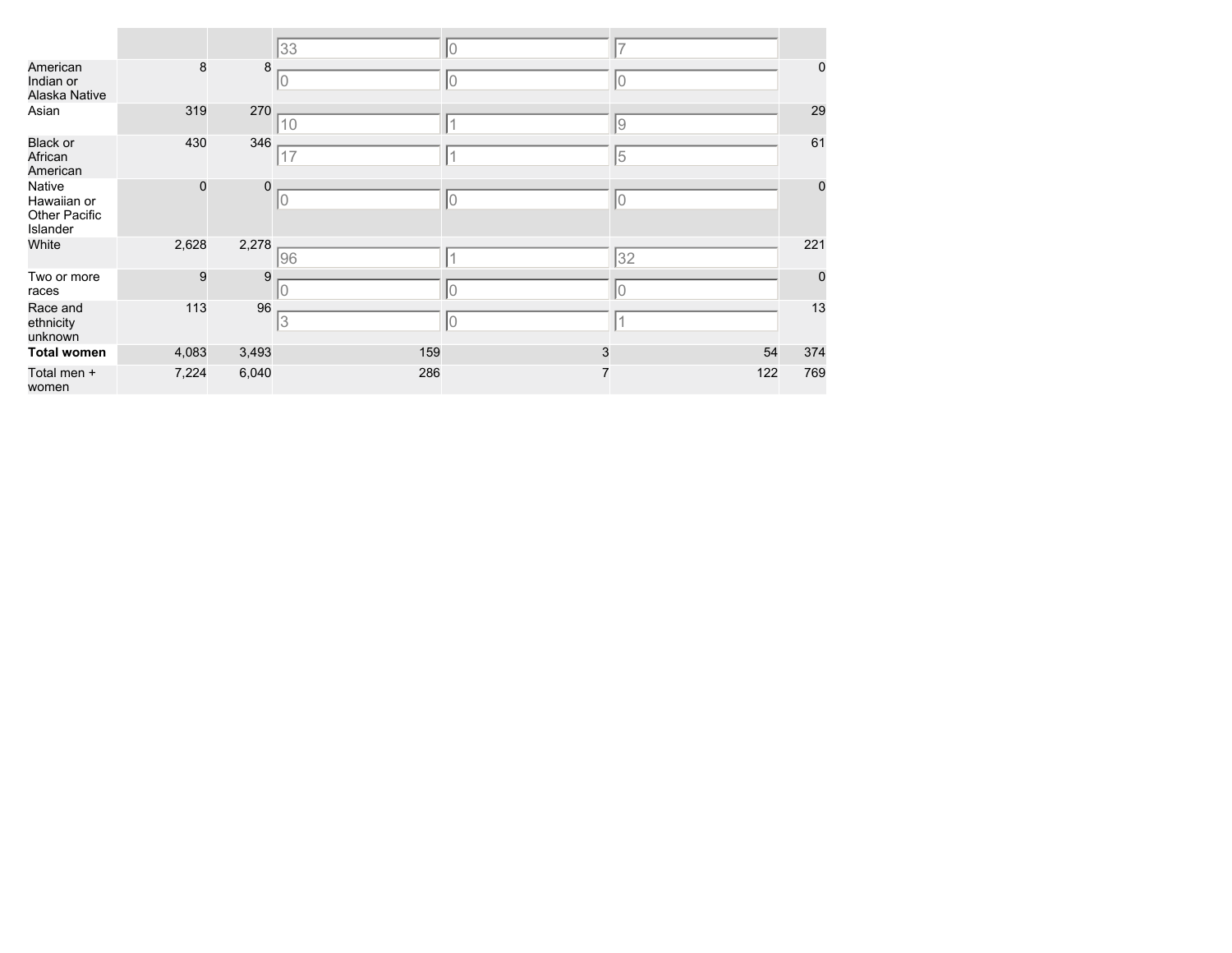#### **Graduation and transfer-out rates Calculation of graduation and transfer-out rates** Screen 1 of 2 Cohort year 2005 Revised cohort Total exclusions Total completers within 150%> Total transfer-out students Graduation rate Transfer-out rate **Overall Rates, will be displayed on College Navigator** 84 4 **Men** Nonresident alien 17 17 10 11 0 65 0 0 11 1 0 1 1 0 1 1 0 1 1 0 1 1 0 1 1 1 1 1 0 1 1 1 1 1 1 1 1 1 1 1 1 1 1 1 Hispanic/Latino **19 31 120 339 20 81** 5 American Indian or Alaska Native 6 0 0 5 0 83 0 0 1 0 1 0 1 1 0 1 0 1 1 0 1 0 1 1 0 1 0 1 0 1 0 1 0 1 0 1 0 1 0 Asian 296 0 239 14 81 5 Black or African American **245** 1 171 10 70 4 Native Hawaiian or Other Pacific Islander 0 0 0 0 White 2,049 3 1,695 81 83 4 Two or more races **10** 10 0 10 10 10 10 100 0 100 0 100 0 100 0 0 100 0 0 100 0 100 0 100 0 100 0 100 0 100 0 100 100 100 100 100 100 100 100 100 100 100 100 100 100 100 100 100 100 100 100 100 100 100 100 100 100 100 100 Race and ethnicity unknown 99 0 0 77 2 78 2 **Total men** 3,141 4 2,547 127 81 4 **Women** Nonresident alien 10 million by the state of the state of the state of the state of the state of the state of the state of the state of the state of the state of the state of the state of the state of the state of the stat Hispanic/Latino 568 0 481 33 85 6 American Indian or Alaska Native 8 0 0 100 0 0 0 100 0 0 0 0 100 0 0 0 100 0 0 100 0 0 100 0 0 100 0 100 0 100 Asian 319 1 270 10 85 3 Black or African American **430** 1 346 17 81 4 Native Hawaiian or Other Pacific Islander 0 0 0 0 White 2,628 1 2,278 96 87 4 Two or more races 9 0 9 0 100 0 Race and ethnicity unknown 113 0 96 3 85 3 **Total women** 4,083 3 3,493 159 86 4 **Total (men and women)** Nonresident alien 10 16 0 16 0 64 0 16 0 64 0 16 0 16 16 17 18 18 19 19 19 10 11 11 12 12 13 14 15 16 17 17 17 1 Hispanic/Latino 887 987 0 820 53 83 5 American Indian or Alaska Native 14 0 13 0 93 0 Asian 615 1 509 24 83 4 Black or African American **675** 2 517 27 77 4 Native Hawaiian or Other Pacific Islander<br>White 0 0 0 0 White 4,677 4 3,973 177 85 4 Two or more races **19 0 19 19 100 100** 0 19 0 100 100 0 100 0 100 0 100 100 0 100 100 100 100 100 100 100 100 100 100 100 100 100 100 100 100 100 100 100 100 100 100 100 100 100 100 100 100 100 100 100 100 100 100 100 100 Race and ethnicity unknown 212 0 173 5 82 2

**Total** 7,224 7 6,040 286 84 4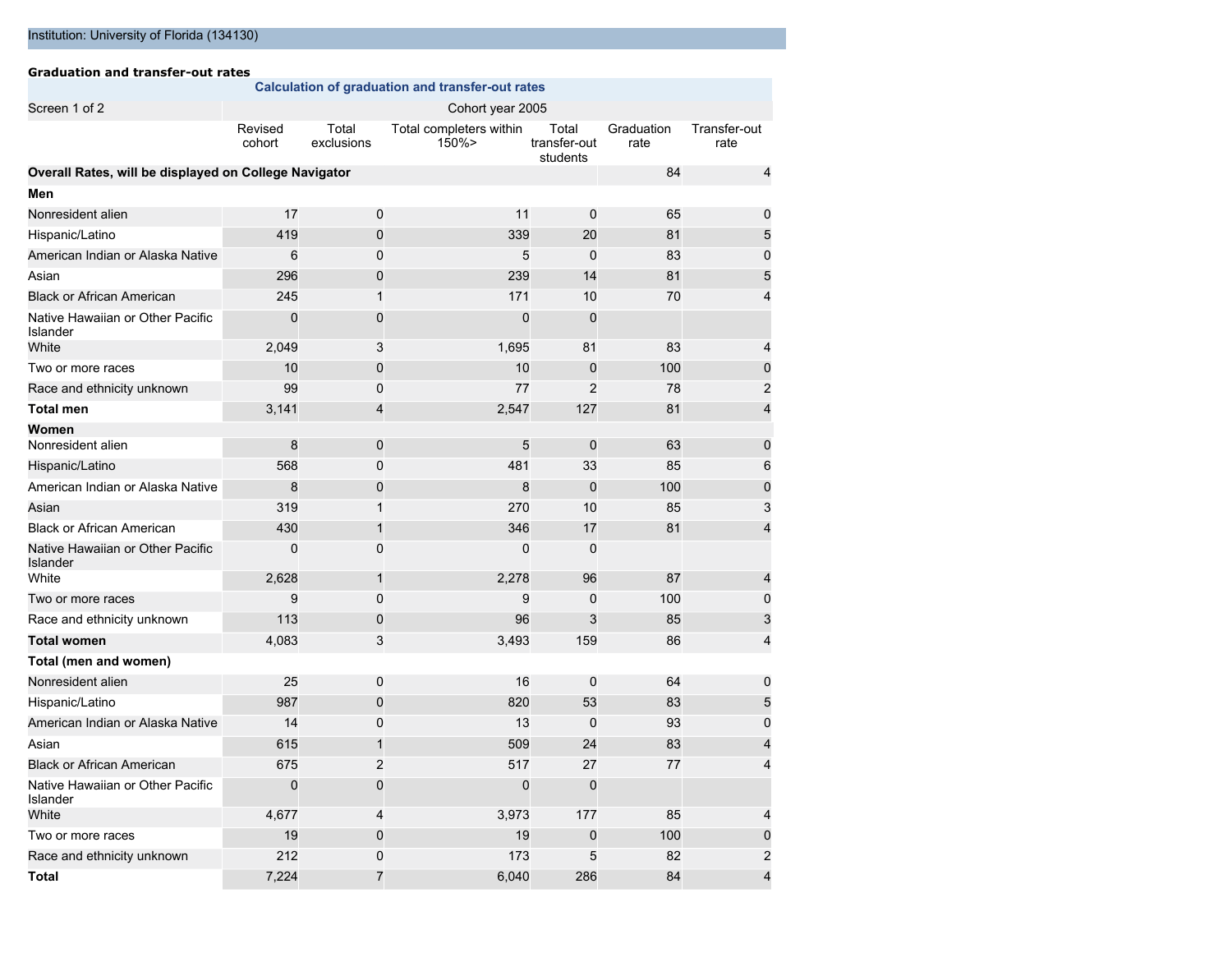#### **Graduation and transfer-out rates by length of time to degree**

|                                                                                          |                   |                         |                                                                                       | <b>Calculation of graduation rates</b> |                                       |                              |                              |                              |
|------------------------------------------------------------------------------------------|-------------------|-------------------------|---------------------------------------------------------------------------------------|----------------------------------------|---------------------------------------|------------------------------|------------------------------|------------------------------|
| Screen 2 of 2                                                                            |                   |                         |                                                                                       |                                        | Cohort year 2005                      |                              |                              |                              |
|                                                                                          | Revised<br>cohort | Total<br>exclusions     | Completed<br>bachelor's<br>degree in 4 or degree in 5 or degree in 6 or<br>less years | Completed<br>bachelor's<br>less years  | Completed<br>bachelor's<br>less years | 4 year<br>graduation<br>rate | 5 year<br>graduation<br>rate | 6 year<br>graduation<br>rate |
| Graduation rates displayed below in bold italics will be displayed on College Navigator. |                   |                         |                                                                                       |                                        |                                       |                              |                              |                              |
| Men                                                                                      |                   |                         |                                                                                       |                                        |                                       |                              |                              |                              |
| Nonresident alien                                                                        | 17                | 0                       | 8                                                                                     | 10                                     | 11                                    | 47                           | 59                           | 65                           |
| Hispanic/Latino                                                                          | 419               | $\overline{0}$          | 182                                                                                   | 315                                    | 339                                   | 43                           | 75                           | 81                           |
| American Indian or<br>Alaska Native                                                      | 6                 | $\mathbf 0$             | 3                                                                                     | 4                                      | 5                                     | 50                           | 67                           | 83                           |
| Asian                                                                                    | 296               | $\pmb{0}$               | 156                                                                                   | 217                                    | 239                                   | 53                           | 73                           | 81                           |
| <b>Black or African</b><br>American                                                      | 245               | $\mathbf{1}$            | 82                                                                                    | 152                                    | 171                                   | 34                           | 62                           | 70                           |
| Native Hawaiian or<br>Other Pacific Islander                                             | $\mathbf 0$       | $\mathbf 0$             | $\mathbf 0$                                                                           | $\mathbf 0$                            | $\mathbf 0$                           |                              |                              |                              |
| White                                                                                    | 2,049             | 3                       | 1,043                                                                                 | 1,611                                  | 1,695                                 | 51                           | 79                           | 83                           |
| Two or more races                                                                        | 10                | $\overline{0}$          | 7                                                                                     | 9                                      | 10                                    | 70                           | 90                           | 100                          |
| Race and ethnicity<br>unknown                                                            | 99                | $\mathbf 0$             | 52                                                                                    | 68                                     | 77                                    | 53                           | 69                           | 78                           |
| <b>Total men</b>                                                                         | 3,141             | $\overline{\mathbf{4}}$ | 1,533                                                                                 | 2,386                                  | 2,547                                 | 49                           | 76                           | 81                           |
| Women                                                                                    |                   |                         |                                                                                       |                                        |                                       |                              |                              |                              |
| Nonresident alien                                                                        | 8                 | 0                       | $\overline{2}$                                                                        | 5                                      | 5                                     | 25                           | 63                           | 63                           |
| Hispanic/Latino                                                                          | 568               | 0                       | 358                                                                                   | 465                                    | 481                                   | 63                           | 82                           | 85                           |
| American Indian or<br>Alaska Native                                                      | 8                 | 0                       | 7                                                                                     | 8                                      | 8                                     | 88                           | 100                          | 100                          |
| Asian                                                                                    | 319               | $\mathbf{1}$            | 198                                                                                   | 258                                    | 270                                   | 62                           | 81                           | 85                           |
| <b>Black or African</b><br>American                                                      | 430               | $\mathbf{1}$            | 255                                                                                   | 330                                    | 346                                   | 59                           | 77                           | 81                           |
| Native Hawaiian or<br>Other Pacific Islander                                             | $\Omega$          | 0                       | $\Omega$                                                                              | 0                                      | $\mathbf 0$                           |                              |                              |                              |
| White                                                                                    | 2,628             | $\mathbf{1}$            | 1.803                                                                                 | 2,232                                  | 2,278                                 | 69                           | 85                           | 87                           |
| Two or more races                                                                        | 9                 | 0                       | 5                                                                                     | 8                                      | 9                                     | 56                           | 89                           | 100                          |
| Race and ethnicity<br>unknown                                                            | 113               | $\mathbf 0$             | 69                                                                                    | 93                                     | 96                                    | 61                           | 82                           | 85                           |
| <b>Total women</b>                                                                       | 4.083             | 3                       | 2.697                                                                                 | 3.399                                  | 3.493                                 | 66                           | 83                           | 86                           |
| Total (men and women)                                                                    |                   |                         |                                                                                       |                                        |                                       |                              |                              |                              |
| Nonresident alien                                                                        | 25                | 0                       | 10                                                                                    | 15                                     | 16                                    | 40                           | 60                           | 64                           |
| Hispanic/Latino                                                                          | 987               | $\overline{0}$          | 540                                                                                   | 780                                    | 820                                   | 55                           | 79                           | 83                           |
| American Indian or<br>Alaska Native                                                      | 14                | $\overline{0}$          | 10                                                                                    | 12                                     | 13                                    | 71                           | 86                           | 93                           |
| Asian                                                                                    | 615               | $\mathbf{1}$            | 354                                                                                   | 475                                    | 509                                   | 58                           | 77                           | 83                           |
| <b>Black or African</b><br>American                                                      | 675               | $\overline{2}$          | 337                                                                                   | 482                                    | 517                                   | 50                           | 72                           | 77                           |
| Native Hawaiian or<br>Other Pacific Islander                                             | $\mathbf 0$       | $\mathbf 0$             | $\Omega$                                                                              | $\mathbf 0$                            | $\mathbf 0$                           |                              |                              |                              |
| White                                                                                    | 4,677             | 4                       | 2,846                                                                                 | 3,843                                  | 3,973                                 | 61                           | 82                           | 85                           |
| Two or more races                                                                        | 19                | 0                       | 12                                                                                    | 17                                     | 19                                    | 63                           | 89                           | 100                          |
| Race and ethnicity<br>unknown                                                            | 212               | $\Omega$                | 121                                                                                   | 161                                    | 173                                   | 57                           | 76                           | 82                           |
| <b>Total</b>                                                                             | 7.224             | $\overline{7}$          | 4.230                                                                                 | 5.785                                  | 6.040                                 | 59                           | 80                           | 84                           |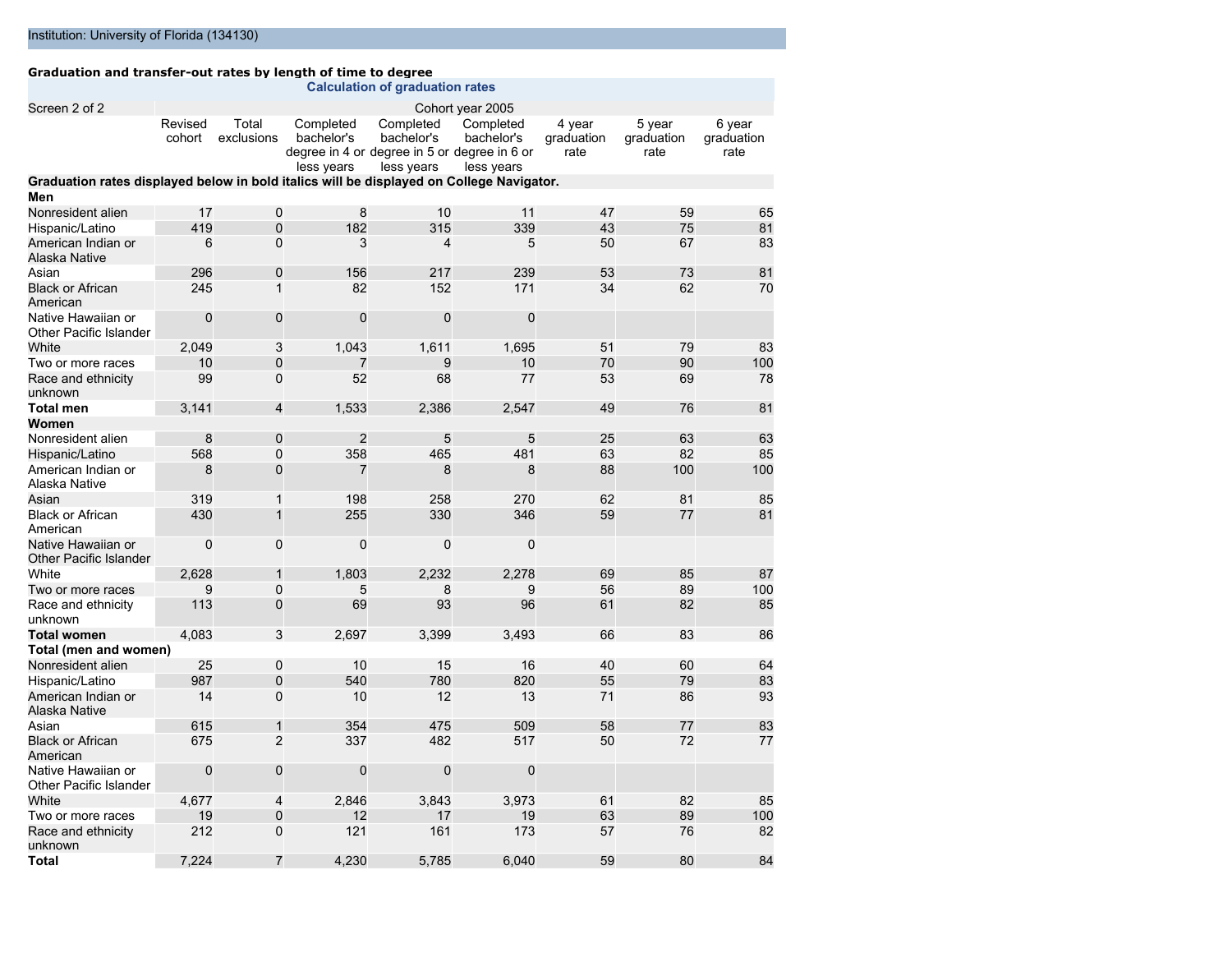#### Institution: University of Florida (134130)

| <b>Graduation rates</b>                                |       |       |       |       |              |  |  |  |
|--------------------------------------------------------|-------|-------|-------|-------|--------------|--|--|--|
| Calculation of 4-year average rates: Cohort adjustment |       |       |       |       |              |  |  |  |
| Screen 1 of 3                                          | 2002  | 2003  | 2004  | 2005  | 4-year Total |  |  |  |
| Men                                                    |       |       |       |       |              |  |  |  |
| Revised cohort (I,01)                                  | 2,762 | 2,712 | 2,920 | 3,141 | 11,535       |  |  |  |
| Total exclusions (II,45)                               | 30    | 3     | 5     | 4     | 42           |  |  |  |
| Total exclusions (III, 45)                             |       |       |       | 0     | 0            |  |  |  |
| Adjusted cohort                                        | 2,732 | 2.709 | 2,915 | 3,137 | 11,493       |  |  |  |
| Women                                                  |       |       |       |       |              |  |  |  |
| Revised cohort (I,01)                                  | 3,681 | 3,794 | 3,710 | 4,083 | 15,268       |  |  |  |
| Total exclusions (II,45)                               |       | 4     | 4     | 3     | 18           |  |  |  |
| Total exclusions (III, 45)                             |       |       |       | 0     | $\Omega$     |  |  |  |
| Adjusted cohort                                        | 3,674 | 3,790 | 3,706 | 4,080 | 15,250       |  |  |  |
| Total (men and women)                                  |       |       |       |       |              |  |  |  |
| Revised cohort (I,01)                                  | 6,443 | 6,506 | 6,630 | 7,224 | 26,803       |  |  |  |
| Total exclusions (II,45)                               | 37    |       | 9     |       | 60           |  |  |  |
| Total exclusions (III, 45)                             |       |       |       | 0     | 0            |  |  |  |
| Adjusted cohort                                        | 6.406 | 6.499 | 6.621 | 7.217 | 26.743       |  |  |  |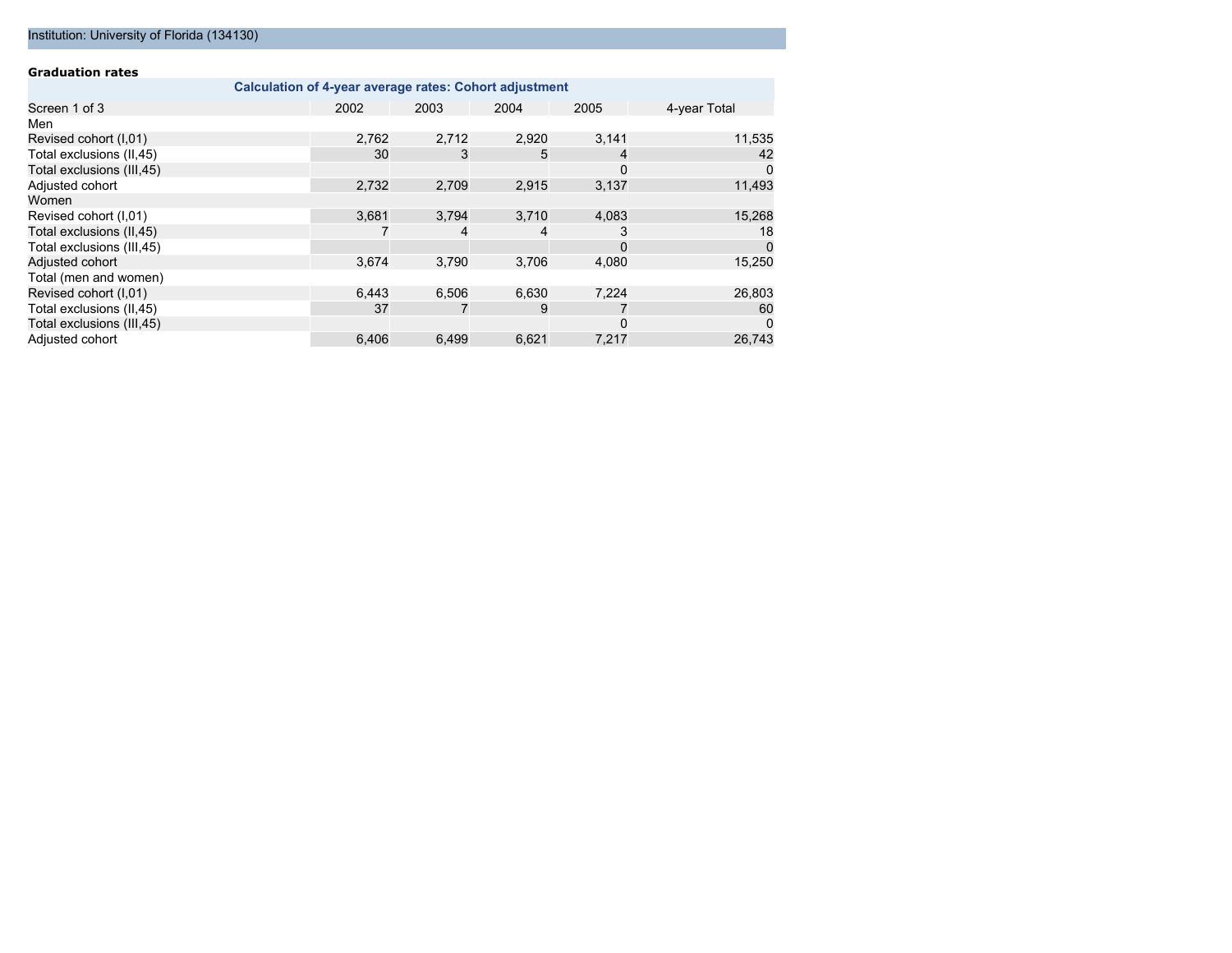| <b>Graduation rates</b>         |                                                                            |       |       |          |              |
|---------------------------------|----------------------------------------------------------------------------|-------|-------|----------|--------------|
|                                 | Calculation of 4-year average rates: Completers within 150% of normal time |       |       |          |              |
| Screen 2 of 3                   | 2002                                                                       | 2003  | 2004  | 2005     | 4-year Total |
| Men                             |                                                                            |       |       |          |              |
| <2-yr completers (II, 11)       |                                                                            |       |       | 0        | 0            |
| 2<4-yr completers (II,12)       |                                                                            |       |       |          |              |
| Bachelor's completers (II, 18)  | 2,134                                                                      | 2,159 | 2,380 | 2,547    | 9,220        |
| <2-yr completers (III, 11)      |                                                                            |       |       | 0        |              |
| 2<4-yr completers (III,12)      |                                                                            |       |       | 0        | 0            |
| Bachelor's completers (III, 18) |                                                                            |       |       |          |              |
| Total completers within 150%    | 2,134                                                                      | 2,159 | 2,380 | 2,547    | 9,220        |
| Women                           |                                                                            |       |       |          |              |
| <2-yr completers (II, 11)       |                                                                            |       |       | 0        | 0            |
| 2<4-yr completers (II,12)       |                                                                            |       |       |          | 0            |
| Bachelor's completers (II, 18)  | 3,096                                                                      | 3,200 | 3,213 | 3,493    | 13,002       |
| <2-yr completers (III,11)       |                                                                            |       |       | O        |              |
| 2<4-yr completers (III,12)      |                                                                            |       |       |          |              |
| Bachelor's completers (III, 18) |                                                                            |       |       |          |              |
| Total completers within 150%    | 3,096                                                                      | 3,200 | 3,213 | 3,493    | 13,002       |
| Total (men and women)           |                                                                            |       |       |          |              |
| <2-yr completers (II, 11)       |                                                                            |       |       | $\Omega$ |              |
| 2<4-yr completers (II,12)       |                                                                            |       |       | $\Omega$ |              |
| Bachelor's completers (II, 18)  | 5,230                                                                      | 5,359 | 5,593 | 6,040    | 22,222       |
| <2-yr completers (III,11)       |                                                                            |       |       | O        |              |
| 2<4-yr completers (III,12)      |                                                                            |       |       |          |              |
| Bachelor's completers (III, 18) |                                                                            |       |       | $\Omega$ |              |
| Total completers within 150%    | 5,230                                                                      | 5,359 | 5,593 | 6,040    | 22,222       |

#### Institution: University of Florida (134130)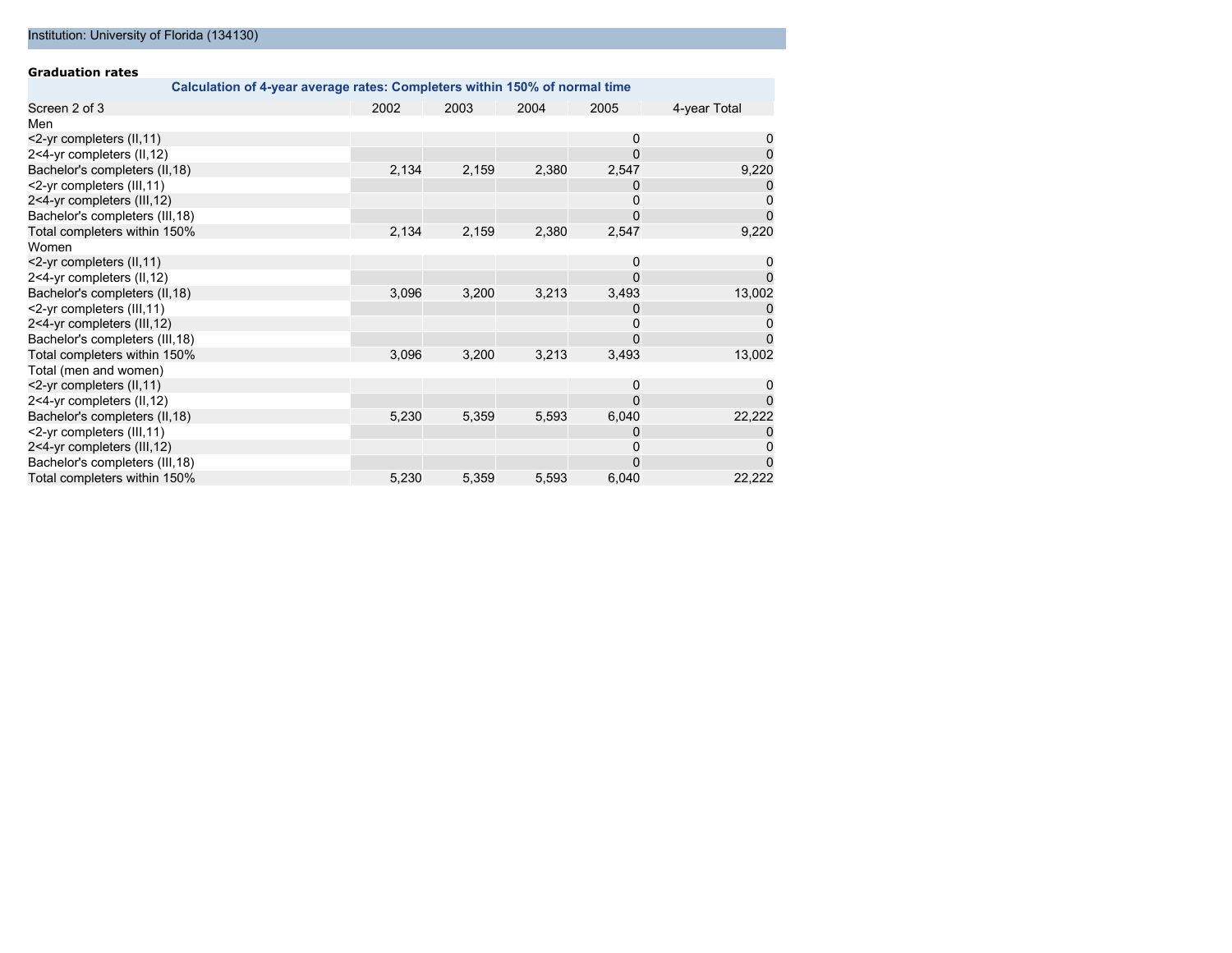#### **Graduation rates**

| Calculation of 4-year average rates: Transfer-out students and rate calculations |      |      |      |          |              |
|----------------------------------------------------------------------------------|------|------|------|----------|--------------|
| Screen 3 of 3                                                                    | 2002 | 2003 | 2004 | 2005     | 4-year Total |
| Men                                                                              |      |      |      |          |              |
| Transfer-out students (II,30)                                                    | 138  | 123  | 90   | 127      | 478          |
| Transfer-out students (III, 30)                                                  |      |      |      | $\Omega$ | 0            |
| Total transfer-out students                                                      | 138  | 123  | 90   | 127      | 478          |
| Women                                                                            |      |      |      |          |              |
| Transfer-out students (II,30)                                                    | 239  | 228  | 163  | 159      | 789          |
| Transfer-out students (III, 30)                                                  |      |      |      | $\Omega$ | 0            |
| Total transfer-out students                                                      | 239  | 228  | 163  | 159      | 789          |
| Total (men and women)                                                            |      |      |      |          |              |
| Transfer-out students (II, 30)                                                   | 377  | 351  | 253  | 286      | 1,267        |
| Transfer-out students (III, 30)                                                  |      |      |      | $\Omega$ | 0            |
| Total transfer-out students                                                      | 377  | 351  | 253  | 286      | 1,267        |
| 4-year average Student-Right-to-Know completion or graduation rate calculation   |      |      |      |          | 83           |
| (Total Completers within 150% / Adjusted Cohort)                                 |      |      |      |          |              |
|                                                                                  |      |      |      |          |              |
| 4-year average Student-Right-to-Know transfer-out rate calculation               |      |      |      |          | 5            |
| (Total Transfer-out Students / Adjusted Cohort)                                  |      |      |      |          |              |